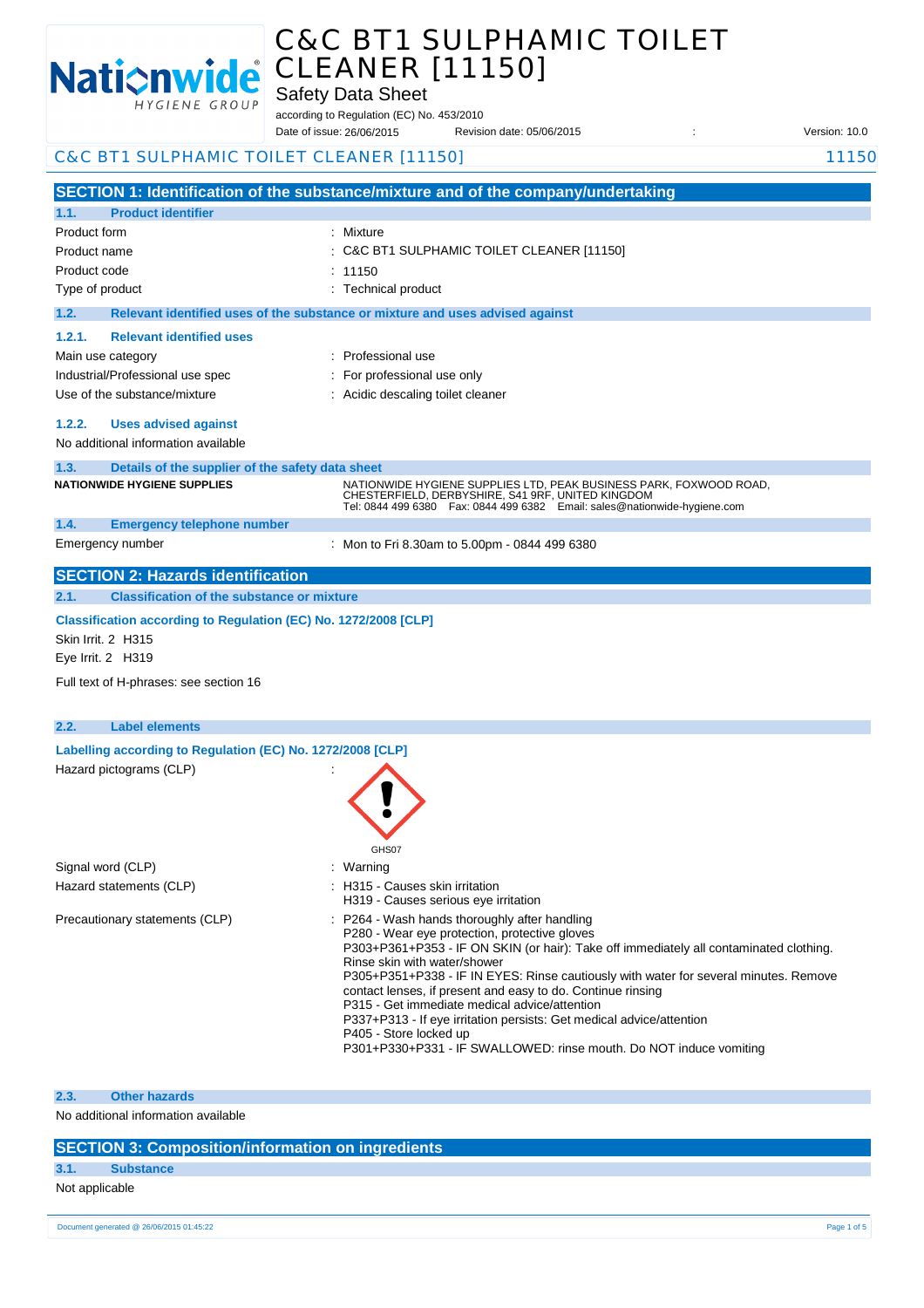# Safety Data Sheet

according to Regulation (EC) No. 453/2010

#### **3.2. Mixture**

| <b>Name</b>                                        | <b>Product identifier</b>                                             | $\frac{9}{6}$ | <b>Classification according to</b><br>Directive 67/548/EEC | <b>Classification according to</b><br><b>Requlation (EC) No.</b><br>1272/2008 [CLP] |
|----------------------------------------------------|-----------------------------------------------------------------------|---------------|------------------------------------------------------------|-------------------------------------------------------------------------------------|
| sulphamidic acid, sulphamic acid,<br>sulfamic acid | (CAS No) 5329-14-6<br>(EC no) 226-218-8<br>(EC index no) 016-026-00-0 | $5 - 15$      | Xi: R36/38<br>R52/53                                       | Eve Irrit, 2, H319<br>Skin Irrit, 2, H315<br>Aquatic Chronic 3, H412                |

Full text of R- and H-phrases: see section 16

| <b>SECTION 4: First aid measures</b>                                        |                                                                                                                                                                                               |
|-----------------------------------------------------------------------------|-----------------------------------------------------------------------------------------------------------------------------------------------------------------------------------------------|
| <b>Description of first aid measures</b><br>4.1.                            |                                                                                                                                                                                               |
| First-aid measures general                                                  | Get medical advice/attention if you feel unwell.                                                                                                                                              |
| First-aid measures after inhalation                                         | Remove person to fresh air and keep comfortable for breathing.                                                                                                                                |
| First-aid measures after skin contact                                       | Wash with plenty of soap and water.                                                                                                                                                           |
| First-aid measures after eye contact                                        | IF IN EYES: Rinse cautiously with water for several minutes. Remove contact lenses, if present<br>and easy to do. Continue rinsing. If eye irritation persists: Get medical advice/attention. |
| First-aid measures after ingestion                                          | Give nothing or a little water to drink. Get medical advice/attention if you feel unwell.                                                                                                     |
| 4.2.<br>Most important symptoms and effects, both acute and delayed         |                                                                                                                                                                                               |
| Symptoms/injuries after inhalation                                          | May cause respiratory irritation.                                                                                                                                                             |
| Symptoms/injuries after skin contact                                        | Repeated exposure may cause skin dryness or cracking.                                                                                                                                         |
| Symptoms/injuries after eye contact                                         | Causes eye irritation.                                                                                                                                                                        |
| Symptoms/injuries after ingestion                                           | May cause a light irritation of the linings of the mouth, throat, and gastrointestinal tract.                                                                                                 |
| 4.3.                                                                        | Indication of any immediate medical attention and special treatment needed                                                                                                                    |
| Treat symptomatically.                                                      |                                                                                                                                                                                               |
| <b>SECTION 5: Firefighting measures</b>                                     |                                                                                                                                                                                               |
| <b>Extinguishing media</b><br>5.1.                                          |                                                                                                                                                                                               |
| Suitable extinguishing media                                                | : Carbon dioxide. Dry powder. Foam.                                                                                                                                                           |
| 5.2.<br>Special hazards arising from the substance or mixture               |                                                                                                                                                                                               |
| No additional information available                                         |                                                                                                                                                                                               |
| 5.3.<br><b>Advice for firefighters</b>                                      |                                                                                                                                                                                               |
| No additional information available                                         |                                                                                                                                                                                               |
| <b>SECTION 6: Accidental release measures</b>                               |                                                                                                                                                                                               |
| Personal precautions, protective equipment and emergency procedures<br>6.1. |                                                                                                                                                                                               |
| 6.1.1.<br>For non-emergency personnel                                       |                                                                                                                                                                                               |
| <b>Emergency procedures</b>                                                 | : Evacuate unnecessary personnel.                                                                                                                                                             |
|                                                                             |                                                                                                                                                                                               |
| 6.1.2.<br>For emergency responders                                          |                                                                                                                                                                                               |
| Protective equipment                                                        | : Use personal protective equipment as required.                                                                                                                                              |
| 6.2.<br><b>Environmental precautions</b>                                    |                                                                                                                                                                                               |
| Avoid release to the environment.                                           |                                                                                                                                                                                               |
| 6.3.<br>Methods and material for containment and cleaning up                |                                                                                                                                                                                               |
| For containment                                                             | : Collect spillage.                                                                                                                                                                           |
| Methods for cleaning up                                                     | : Soak up spills with inert solids, such as clay or diatomaceous earth as soon as possible.                                                                                                   |
| 6.4.<br><b>Reference to other sections</b>                                  |                                                                                                                                                                                               |
|                                                                             | For further information refer to section 8: "Exposure controls/personal protection". For further information refer to section 13.                                                             |
| <b>SECTION 7: Handling and storage</b>                                      |                                                                                                                                                                                               |
| <b>Precautions for safe handling</b><br>7.1.                                |                                                                                                                                                                                               |
| Precautions for safe handling                                               | : Avoid contact with eyes.                                                                                                                                                                    |
| Hygiene measures                                                            | : Do not eat, drink or smoke when using this product.                                                                                                                                         |
| 7.2.<br>Conditions for safe storage, including any incompatibilities        |                                                                                                                                                                                               |
| Technical measures                                                          | Does not require any specific or particular technical measures.                                                                                                                               |
| Storage conditions                                                          | Keep container closed when not in use.                                                                                                                                                        |

Special rules on packaging **interpretate and the Special rules** on packaging in the Keep only in original container.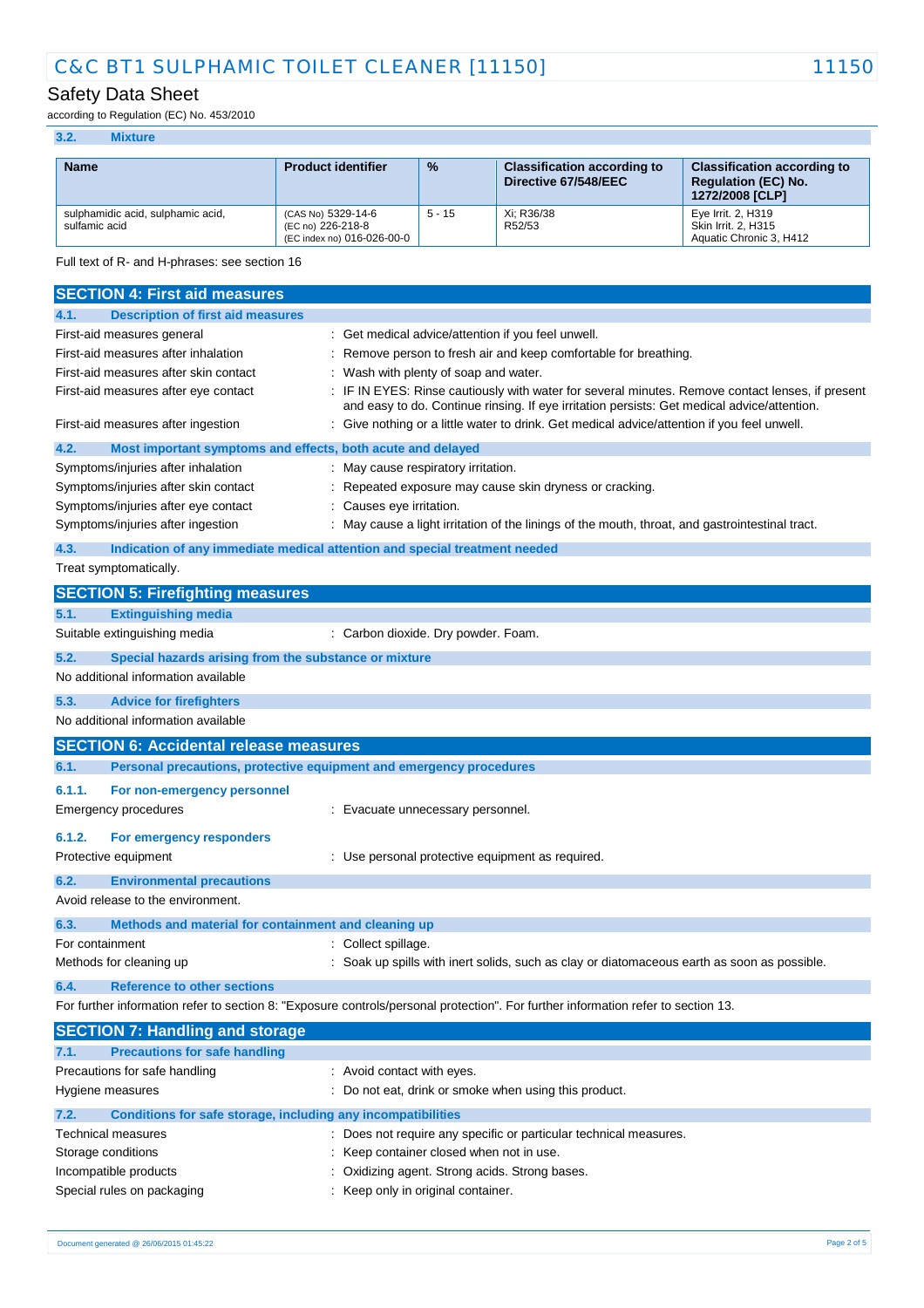## Safety Data Sheet

according to Regulation (EC) No. 453/2010

#### **7.3. Specific end use(s)**

## No additional information available

# **SECTION 8: Exposure controls/personal protection**

**SECTION 9: Physical and chemical properties**

## **8.1. Control parameters** No additional information available

#### **8.2. Exposure controls**

Materials for protective clothing : Not required for normal conditions of use

Hand protection **in the contract of the Contract Servers** entering the Protective gloves

Eye protection  $\qquad \qquad$ : Safety glasses

Skin and body protection : Not required for normal conditions of use

Respiratory protection **interval conditions** : Not required for normal conditions of use



| 9.1.<br>Information on basic physical and chemical properties |                     |
|---------------------------------------------------------------|---------------------|
| Physical state                                                | : Liquid            |
| Appearance                                                    | : Mobile liquid.    |
| Colour                                                        | Blue.               |
| Odour                                                         | Fresh.              |
| Odour threshold                                               | No data available   |
| рH                                                            | : 1.7               |
| Relative evaporation rate (butylacetate=1)                    | : No data available |
| Melting point                                                 | No data available   |
| Freezing point                                                | No data available   |
| Boiling point                                                 | No data available   |
| Flash point                                                   | No data available   |
| Auto-ignition temperature                                     | No data available   |
| Decomposition temperature                                     | No data available   |
| Flammability (solid, gas)                                     | No data available   |
| Vapour pressure                                               | No data available   |
| Relative vapour density at 20 °C                              | No data available   |
| Relative density                                              | 1.06                |
| Solubility                                                    | No data available   |
| Log Pow                                                       | No data available   |
| Viscosity, kinematic                                          | No data available   |
| Viscosity, dynamic                                            | No data available   |
| <b>Explosive properties</b>                                   | No data available   |
| Oxidising properties                                          | No data available   |
| Explosive limits                                              | No data available   |
| 9.2.<br><b>Other information</b>                              |                     |
| No additional information available                           |                     |
| <b>SECTION 10: Stability and reactivity</b>                   |                     |
| <b>Reactivity</b><br>10.1.                                    |                     |
| No additional information available                           |                     |
| <b>Chemical stability</b><br>10.2.                            |                     |
| Stable under normal conditions.                               |                     |
| 10.3.<br><b>Possibility of hazardous reactions</b>            |                     |
| No additional information available                           |                     |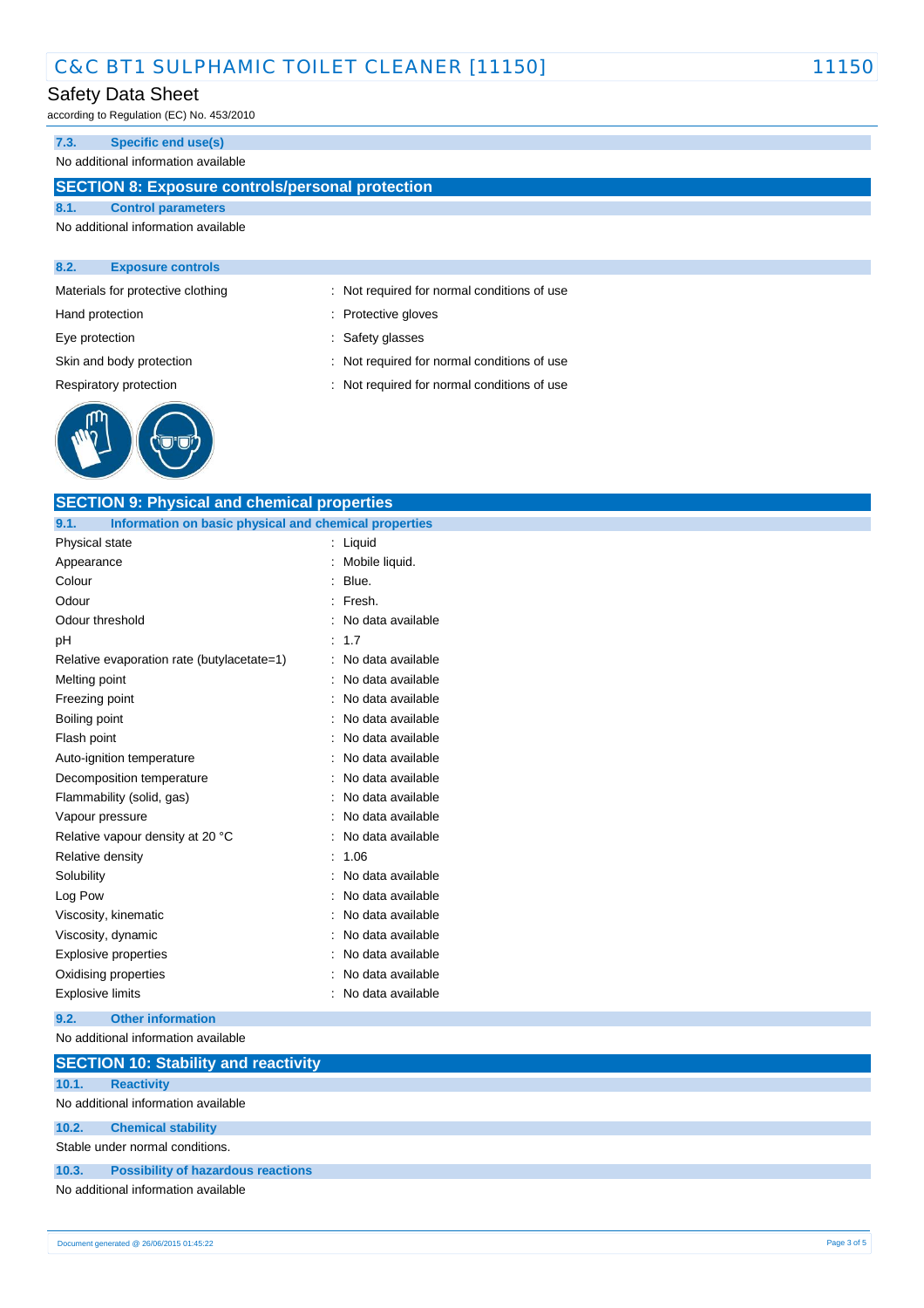# Safety Data Sheet

according to Regulation (EC) No. 453/2010

| 10.4. | <b>Conditions to avoid</b>              |
|-------|-----------------------------------------|
|       | No additional information available     |
| 10.5. | Incompatible materials                  |
|       | No additional information available     |
| 10.6. | <b>Hazardous decomposition products</b> |
|       |                                         |

No additional information available

| <b>SECTION 11: Toxicological information</b>          |                                           |  |  |  |
|-------------------------------------------------------|-------------------------------------------|--|--|--|
| 11.1.<br>Information on toxicological effects         |                                           |  |  |  |
| Acute toxicity                                        | Not classified                            |  |  |  |
| Skin corrosion/irritation                             | Causes skin irritation.<br>pH: 1.7        |  |  |  |
| Serious eye damage/irritation                         | Causes serious eye irritation.<br>pH: 1.7 |  |  |  |
| Respiratory or skin sensitisation                     | Not classified                            |  |  |  |
| Germ cell mutagenicity                                | Not classified                            |  |  |  |
| Carcinogenicity                                       | Not classified                            |  |  |  |
| Reproductive toxicity                                 | Not classified                            |  |  |  |
| Specific target organ toxicity (single exposure)      | Not classified                            |  |  |  |
| Specific target organ toxicity (repeated<br>exposure) | Not classified                            |  |  |  |
| Aspiration hazard                                     | Not classified                            |  |  |  |
| <b>SECTION 12: Ecological information</b>             |                                           |  |  |  |
| 12.1.<br><b>Toxicity</b>                              |                                           |  |  |  |
| No additional information available                   |                                           |  |  |  |
| 12.2.<br><b>Persistence and degradability</b>         |                                           |  |  |  |
| No additional information available                   |                                           |  |  |  |
| 12.3.<br><b>Bioaccumulative potential</b>             |                                           |  |  |  |

# No additional information available

| 12.4. | <b>Mobility in soil</b>             |
|-------|-------------------------------------|
|       | No additional information available |

## **12.5. Results of PBT and vPvB assessment**

No additional information available

## **12.6. Other adverse effects**

No additional information available

# **SECTION 13: Disposal considerations**

**13.1. Waste treatment methods**

No additional information available

#### **SECTION 14: Transport information**  $\overline{a}$  and  $\overline{a}$   $\overline{b}$  /  $\overline{b}$   $\overline{b}$  /  $\overline{b}$  /  $\overline{b}$  /  $\overline{b}$  /  $\overline{b}$  /  $\overline{b}$  /  $\overline{b}$

| In accordance with ADR / RID / IMDG / IATA / ADN |                  |  |  |
|--------------------------------------------------|------------------|--|--|
| 14.1.<br><b>UN number</b>                        |                  |  |  |
| Not regulated for transport                      |                  |  |  |
| 14.2.<br>UN proper shipping name                 |                  |  |  |
| Proper Shipping Name (ADR)                       | : Not applicable |  |  |
| Proper Shipping Name (IMDG)                      | : Not applicable |  |  |
| Proper Shipping Name (IATA)                      | : Not applicable |  |  |
| 14.3.<br><b>Transport hazard class(es)</b>       |                  |  |  |
| <b>ADR</b>                                       |                  |  |  |
| Transport hazard class(es) (ADR)                 | : Not applicable |  |  |
| <b>IMDG</b>                                      |                  |  |  |
| Transport hazard class(es) (IMDG)                | : Not applicable |  |  |